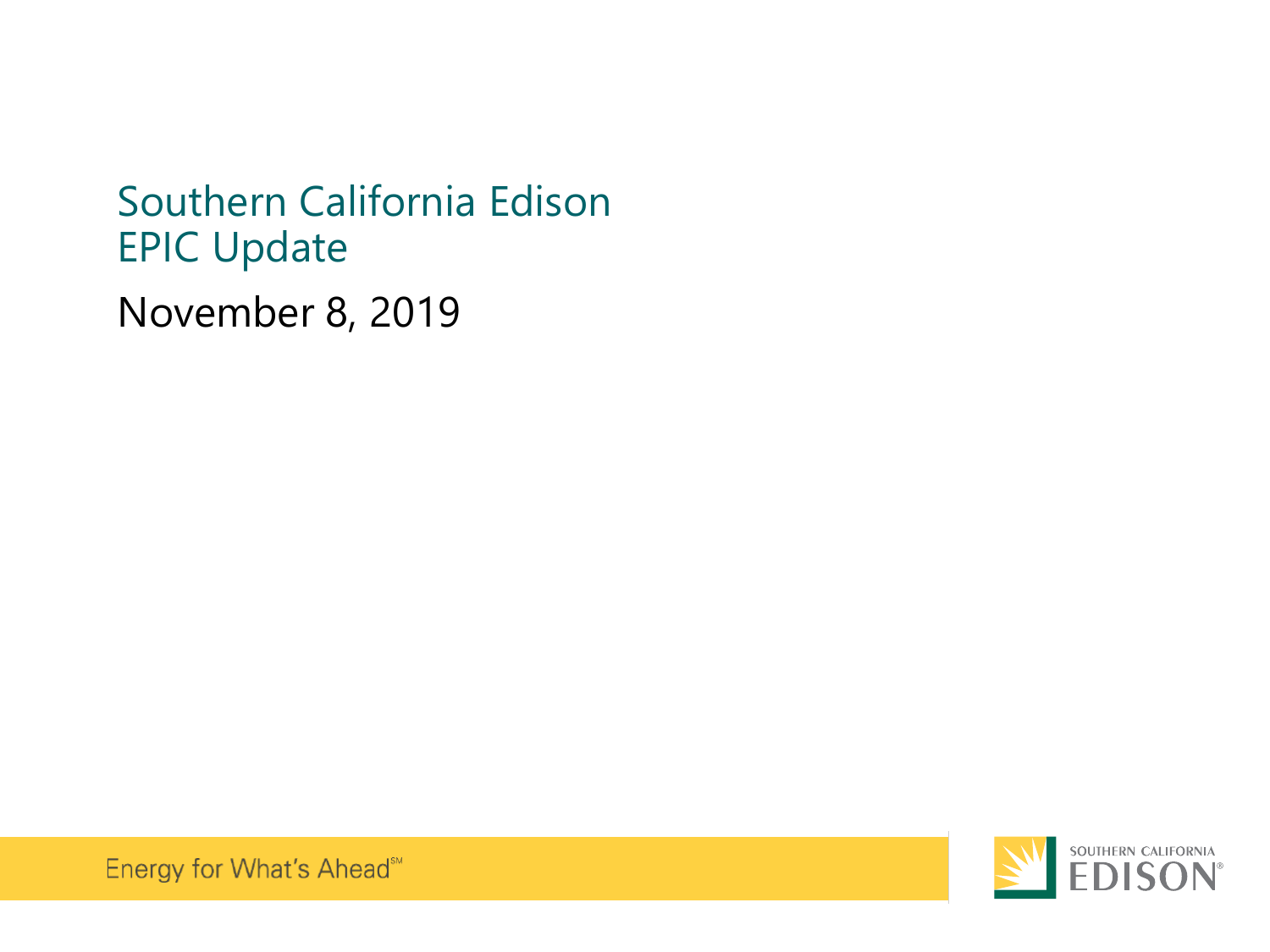# Highlights from EPIC 1 & 2



Energy for What's Ahead<sup>sM</sup>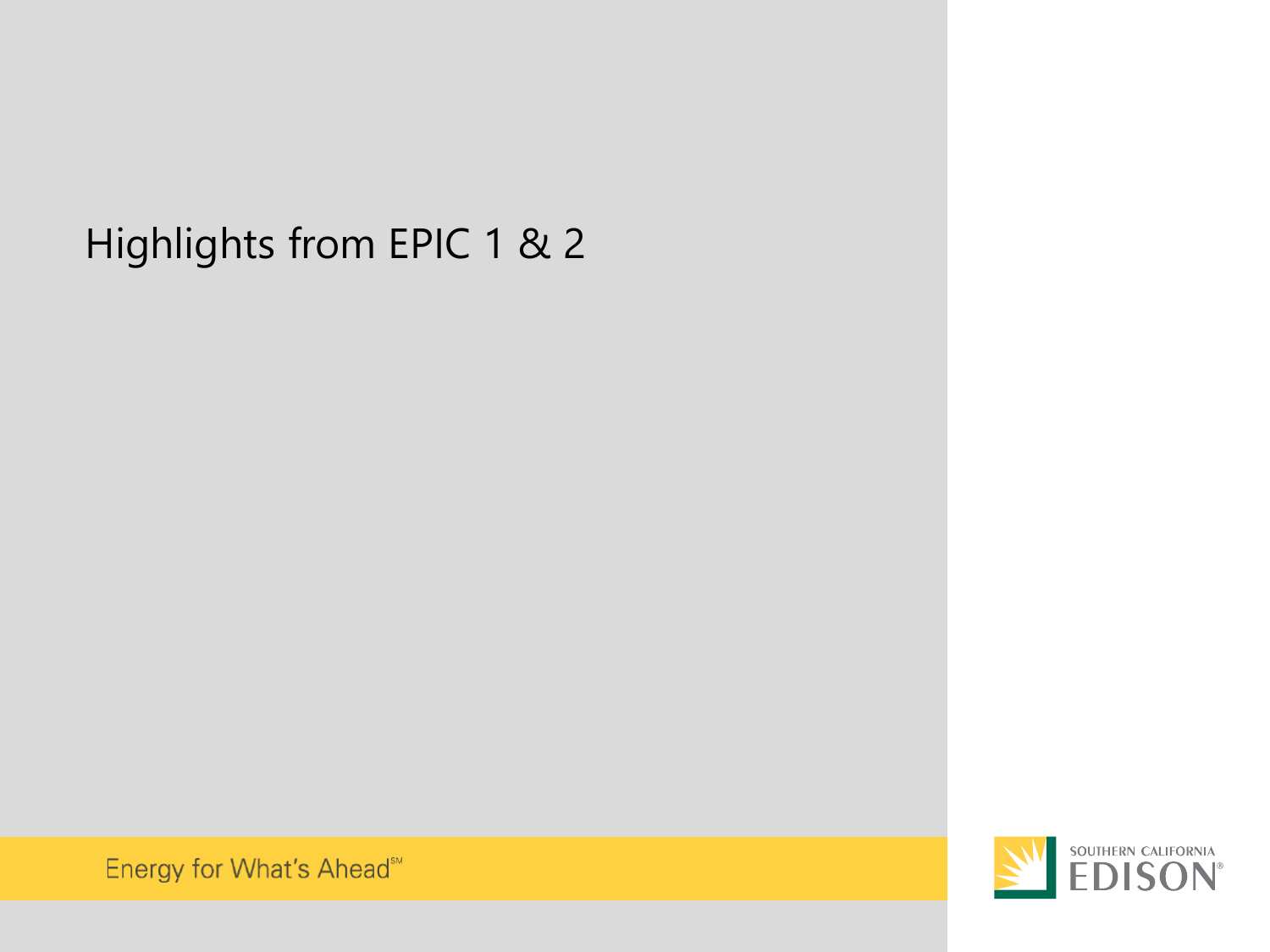# EPIC 1 & 2 have helped with our analytics and transportation electrification efforts

# Analytics

- 1. **Storm Impact Prediction Demonstration** to predict estimated asset damage by district to pre-stage resources.
	- Technology transferred to Grid Ops & Business Resiliency
- 2. **Distribution Transformer Early Failure Detection** analyzes customer meter voltage data to identify transformers with internal damage that will lead to premature failure and allow for proactive planned replacement.
	- Technology transferred to the Reliability Operations Center
- 3. **Transmission Volt-VAR Optimization (VVO)** developed to assist grid operators to eliminate voltage violations on the transmission system, reduce the total system losses, and improve the overall voltage profile.
	- The tool resides on a server at the SCE's grid control center and interacts with the energy management system (EMS) to monitor the transmission system.

# Transportation Electrification

1. **DC Fast Charger Impact Demonstration** assessed the grid impacts of 13 DC fast charger sites to validate compliance with standards, determined SCE infrastructure supports current demand, and informed development of future demand management.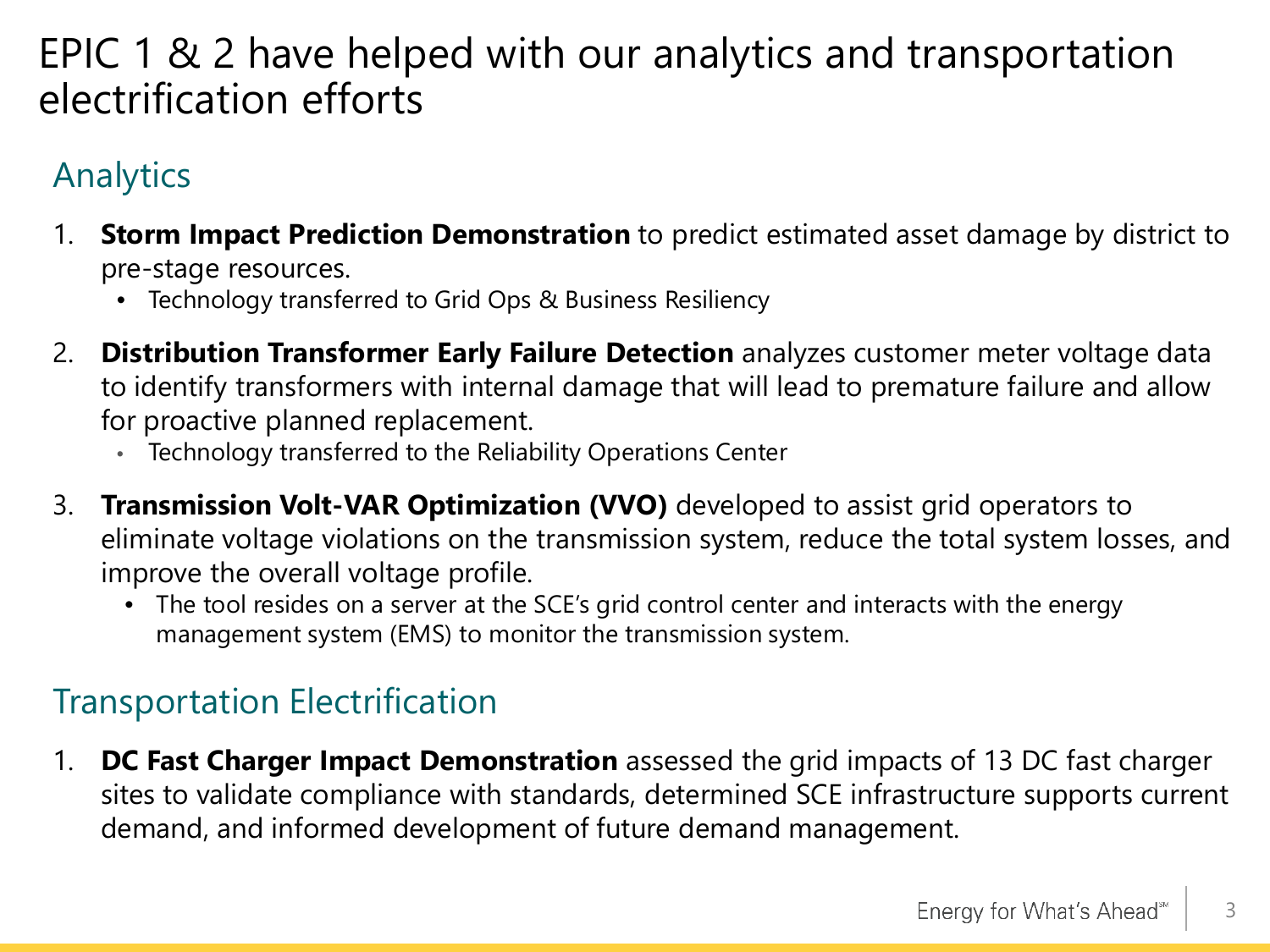# EPIC 1 & 2 have advanced our Grid Modernization efforts

# Technical Findings

- 1. Informed **Advanced Distribution Management System** (ADMS) technical requirements and **DER Management System** (DERMS) contract plan
- 2. Identified best approach for **grid controls** and **communications**
	- Informed SCE's thinking on the right mix of centralized and decentralized approach
- 3. Developed SCE standards for **substation IT network design**
- 4. Advanced development of **Distribution Automation** devices and **High Impedance Fault Detection**
	- Informing Grid Modernization capital deployment decisions and supporting wildfire mitigation

# Process Findings

- 5. Determined that **DER contracts** need to allow resource dispatch both at the individual and aggregate level
	- Engagement with DER acquisition organizations to ensure feasibility and viability of DER services
- 6. Demonstrated that **cyber assessments** and methodologies are not standard
	- Engagement with IT needed to ensure cyber and IT/OT integration challenges can be mitigated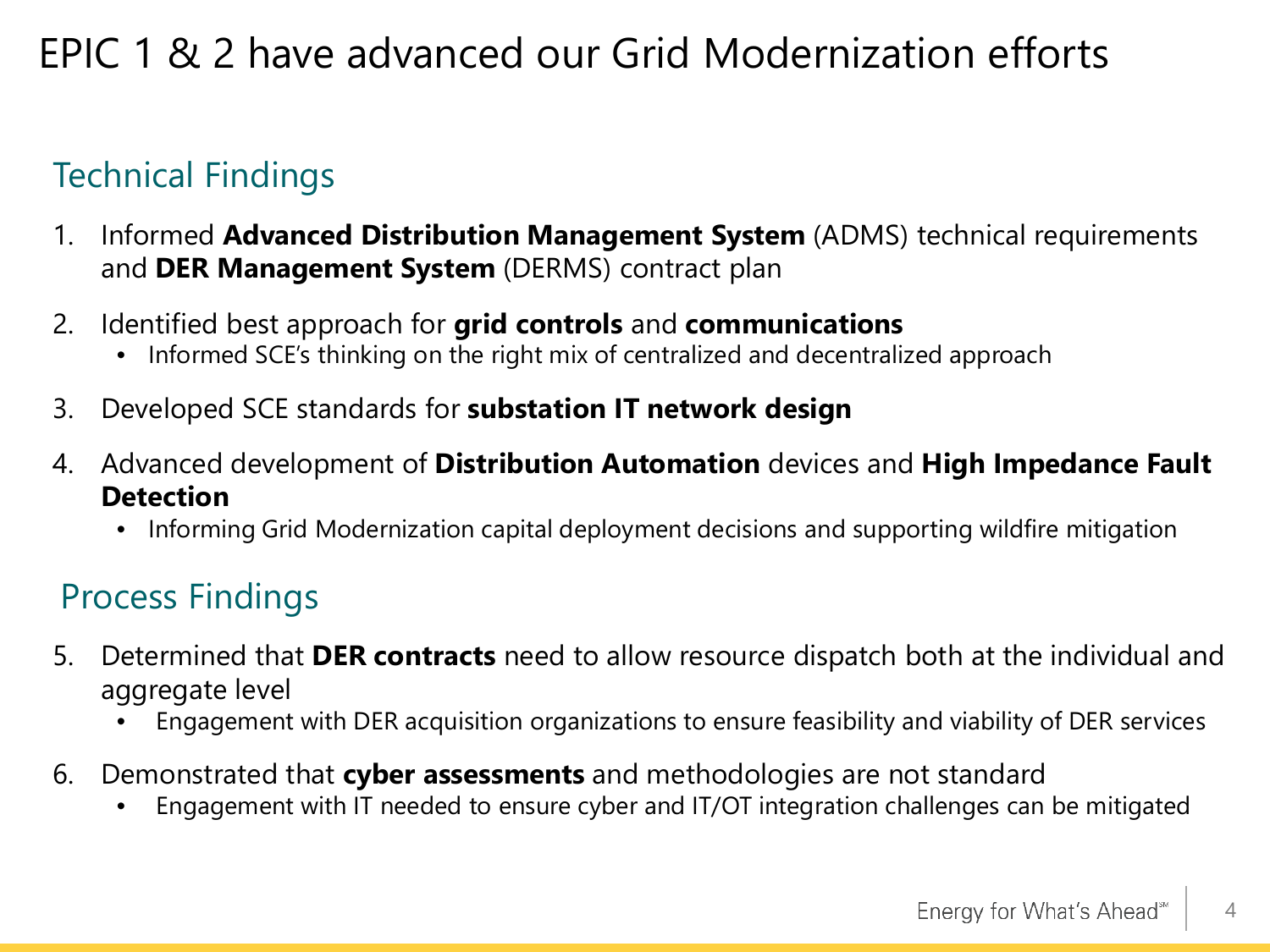# EPIC 3



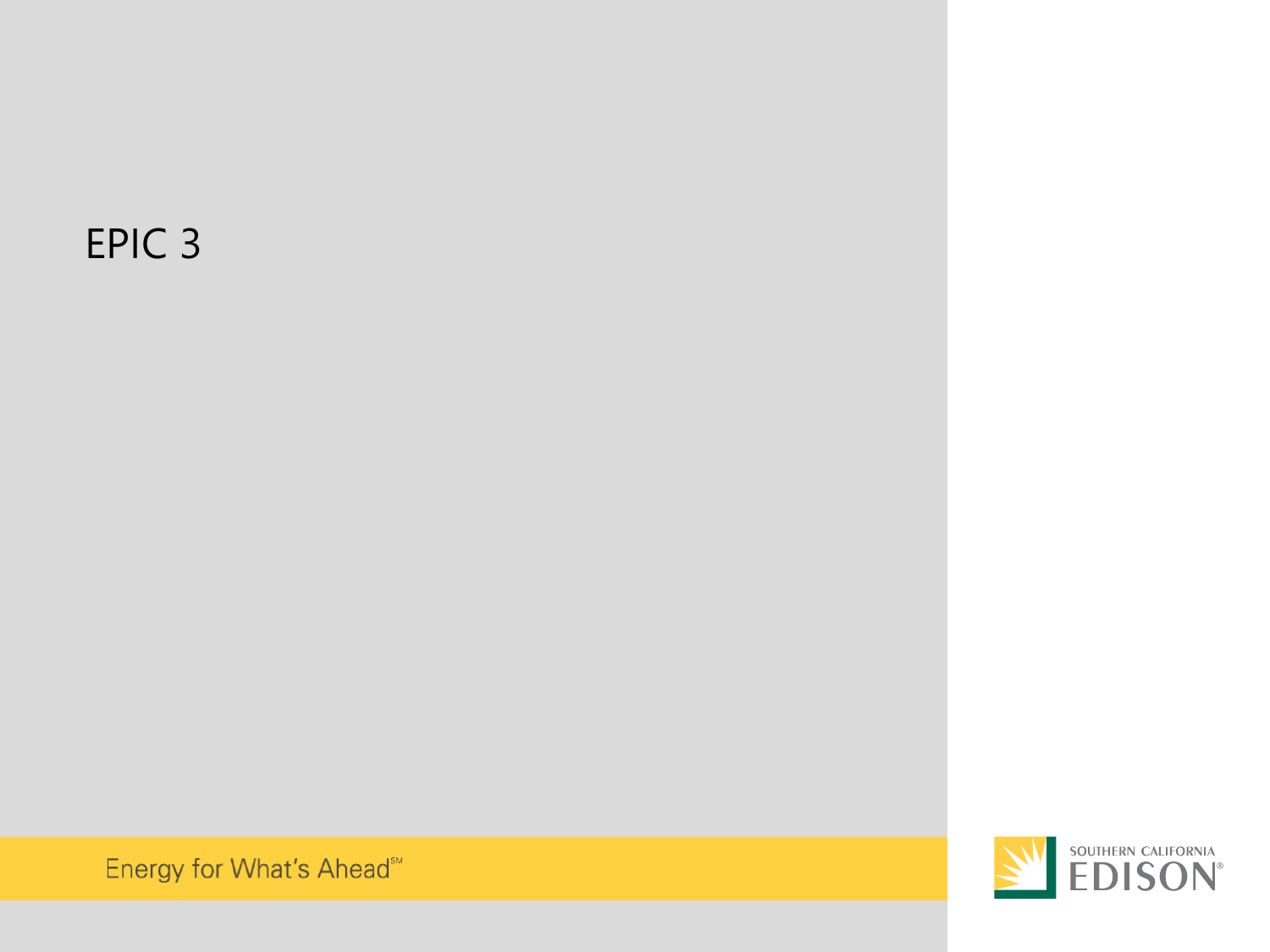# EPIC 3 Overview

# Portfolio Highlights

- 1. EPIC 3 application included 24 projects
- 2. Proposed 2 replacement projects in the RAP filing (*May 1, 2019*)

| <b>Cancelled Projects</b> |                                | <b>Replacement Projects</b> |                                                              |
|---------------------------|--------------------------------|-----------------------------|--------------------------------------------------------------|
|                           | 1. Reliability Dashboard Tools |                             | 1. Wildfire Prevention & Resiliency Technology Demonstration |
|                           | 2. Beyond the Meter Phase 2    |                             | 2. Beyond Lithium-Ion Energy Storage Demonstration           |

3. Portfolio is balanced across project types<sup>1</sup> and electric utility value chain

|                                   | Renewables & DER<br>Integration | Grid Modernization &<br>Optimization              | Customer-focused<br><b>Products &amp; Services</b> | <b>Cross Cutting/</b><br>Foundational |
|-----------------------------------|---------------------------------|---------------------------------------------------|----------------------------------------------------|---------------------------------------|
| Grid Operations/<br>Market Design |                                 |                                                   |                                                    |                                       |
| Generation                        |                                 | Generation projects are only performed by the CEC |                                                    |                                       |
| Transmission                      |                                 |                                                   |                                                    |                                       |
| Distribution                      |                                 |                                                   |                                                    |                                       |
| Demand-side<br>Management         |                                 |                                                   |                                                    |                                       |

# Highest Priority Projects

- 1. SCE identified 13 projects for the first wave of execution<sup>2</sup>
- 2. All 13 are currently in planning and expected to commence in Q1 2020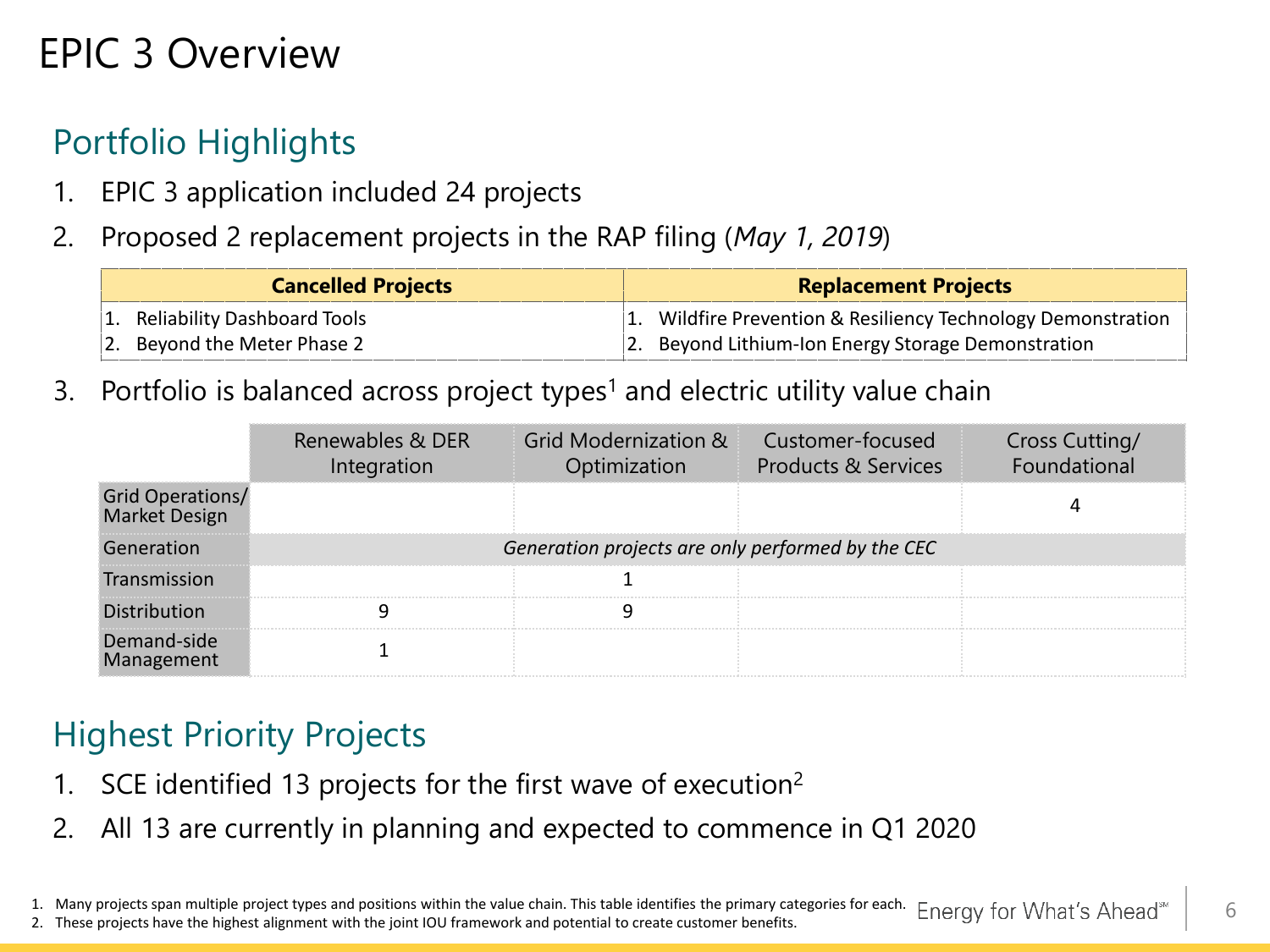# Smart City Demonstration

### **1** Overview

What does the project consist of?

Partner with a city to deploy a front-of-the-meter microgrid that supports a significant portion of the city's essential facilities (e.g., fire and police stations, community and senior centers, and emergency shelter) using SCE-owned energy storage and customer-owned DERs.

### ❷ Objective

What is the project trying to achieve?

Demonstrate how a utility could use customer- and utility-owned DERs to operate a microgrid to enhance resiliency while maintaining safety and reliability through minimallydisruptive islanding and reconnection.

# ❸ Profile

What are some relevant project details?

#### **Timing**

Expected to launch Q1 2020

#### **Customer Benefits**

| Increase<br>Safety | Improve<br><b>Reliability</b> | <b>Reduce Costs</b> |
|--------------------|-------------------------------|---------------------|
|                    |                               |                     |

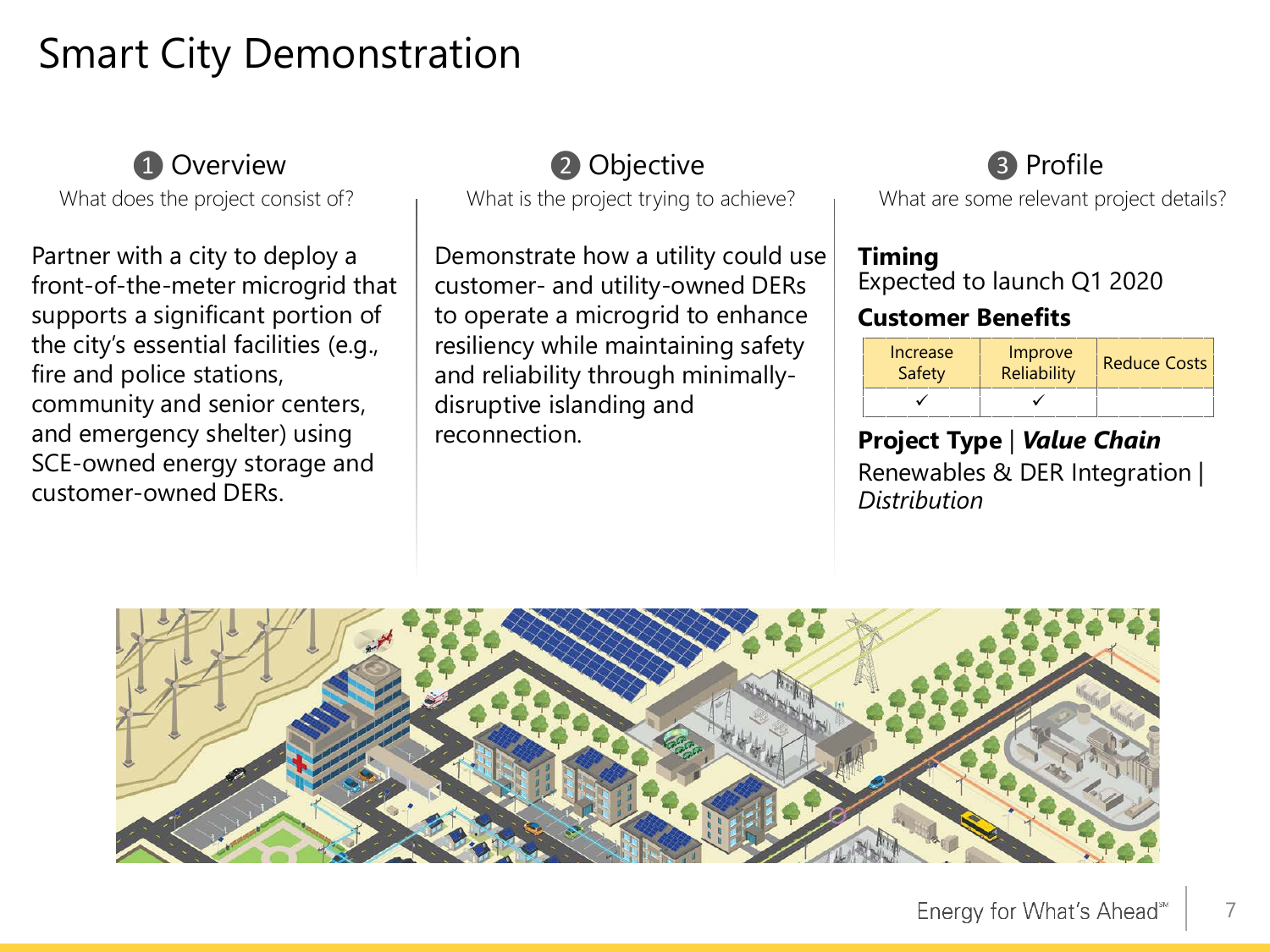# Power System Voltage & VAR Control Under High Renewables Penetration

### **1** Overview

What does the project consist of?

Perform hardware-in-the-loop simulation and demonstration of volt/VAR management and system restoration plans following a blackout event utilizing gridforming inverter-based resources (BESS, PV or wind).

# ❷ Objective

What is the project trying to achieve?

Demonstrate the capabilities and features of a blackstart-capable BESS on the SCE system and analyze new control methods to enable inverter-based resources to address inertia loss issues, and gridforming controls through the blackout and subsequent restoration.

# ❸ Profile

What are some relevant project details?

### **Timing**

Expected to launch Q1 2020

### **Customer Benefits**

| Increase<br>Safety | Improve<br>Reliability | <b>Reduce Costs</b> |
|--------------------|------------------------|---------------------|
|                    |                        |                     |

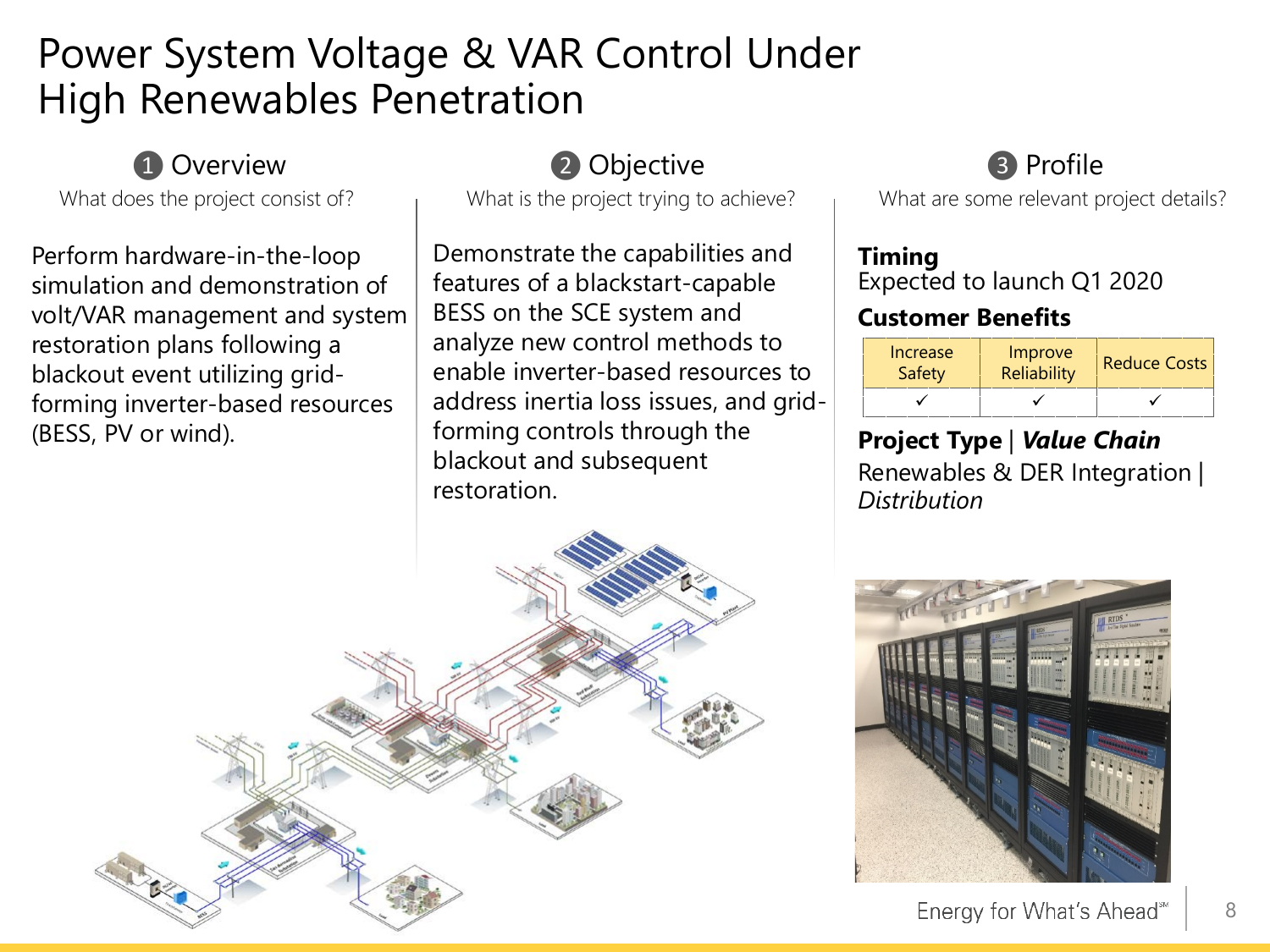# DER Dynamics Integration Demonstration

### **1** Overview

What does the project consist of?

Engage utility partners, inverter manufacturers and software vendors to demonstrate and validate DER dynamics using realtime hardware in-the-loop testing (distribution circuit and substation level testing). Lab testing data will be validated against field measurements.

### ❷ Objective

What is the project trying to achieve?

Better understand the impacts of high DER penetration on the distribution and bulk power system. This should help to optimize SCE's integration capacity analysis (for bulk system constraints) and inform technical requirements and standards discussions in the industry.

# ❸ Profile

What are some relevant project details?

#### **Timing**

Expected to launch Q1 2020

### **Customer Benefits**

| Increase | Improve<br>Reliability | <b>Reduce Costs</b> |
|----------|------------------------|---------------------|
|          |                        |                     |

# **Project Type** | *Value Chain*

Renewables & DER Integration | *Distribution*

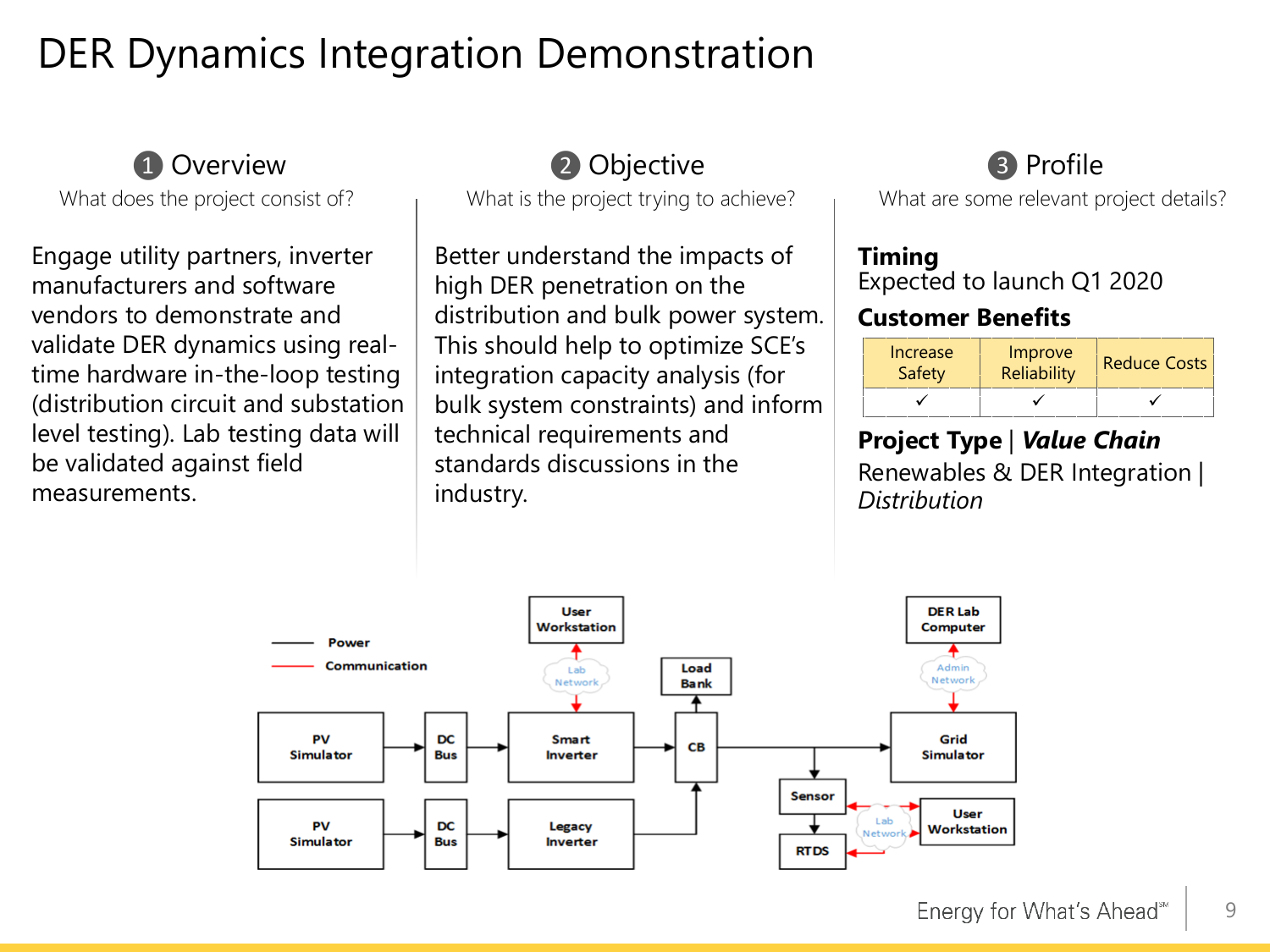# Control and Protection for Microgrids and Virtual Power Plants

### **1** Overview

What does the project consist of?

Evaluate control and protection schemes for behind-the-meter microgrids and virtual power plants at the distribution level. This will include assembling a microgrid testbed using a realtime simulator and performing hardware-in-the-loop testing. This testbed will be used for design, testing, and for an eventual field demonstration.

### ❷ Objective

What is the project trying to achieve?

Identify control and protection schemes that can ensure the safe and reliable operation of distribution systems with behindthe-meter microgrids and virtual power plants (VPP). Such methods could also support system operations under high renewables penetration and highly variable grid topology. Cybersecurity testing is another primary goal.

# ❸ Profile

What are some relevant project details?

#### **Timing**

Expected to launch Q1 2020

### **Customer Benefits**

| Increase<br>Safety | Improve<br>Reliability | <b>Reduce Costs</b> |
|--------------------|------------------------|---------------------|
|                    |                        |                     |



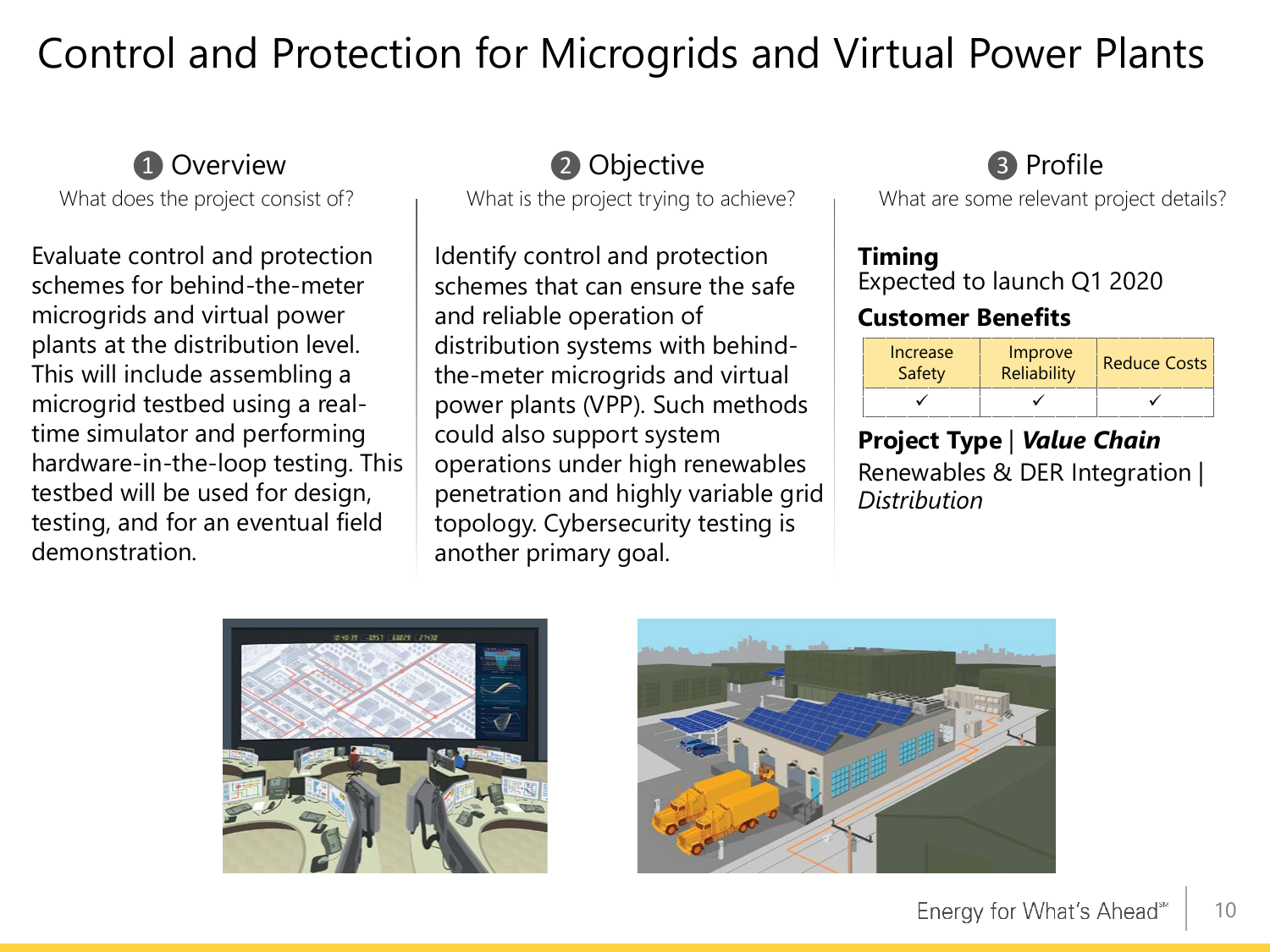# Distributed Plug-in Electric Vehicle Charging Resources

### **1** Overview

What does the project consist of?

Pair plug-in electric vehicle (PEV) fast charging stations with energy storage to mitigate the grid impacts of fast charging. The project will also evaluate using energy storage for grid services.

### ❷ Objective

What is the project trying to achieve?

Demonstrate how fast charging stations and energy storage can be used to improve grid reliability while supporting customer PEV adoption and fast charging. The project also aims to demonstrate the use of second-life PHEV batteries to support fast charging by reducing demand.

# ❸ Profile

What are some relevant project details?

#### **Timing**

Expected to launch Q1 2020

### **Customer Benefits**

| Increase<br>Safety | Improve<br>Reliability | <b>Reduce Costs</b> |
|--------------------|------------------------|---------------------|
|                    |                        |                     |

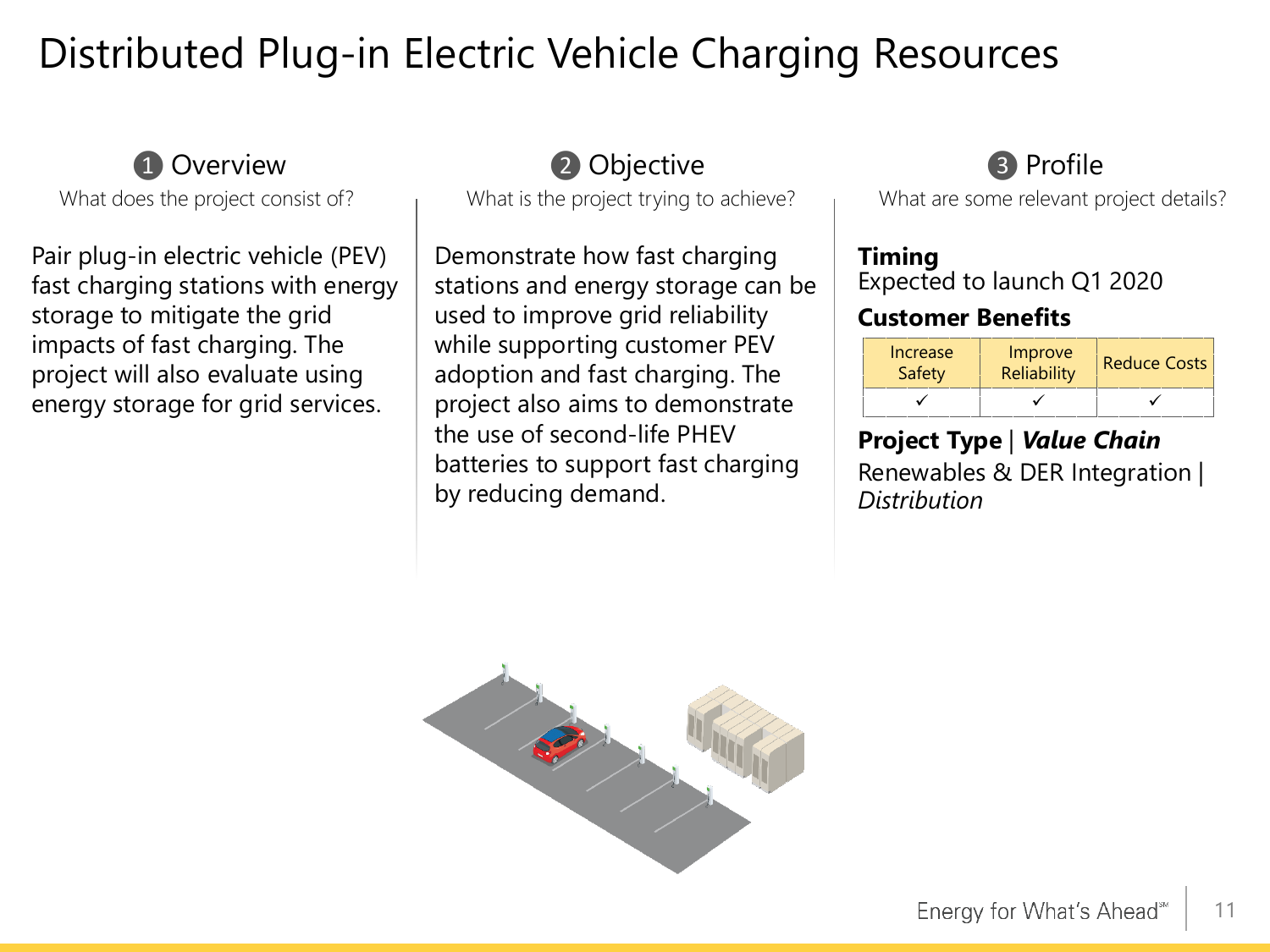# SA-3 Phase III Field Demonstrations

### **1** Overview

What does the project consist of?

Perform field demonstration of SA-3 technologies at SCE's Viejo Substation (220/66/12 kV). This will introduce IP-based communications to a transmission substation (for the first time). This project will also evaluate new substation technologies at other distribution substations.1

### ❷ Objective

What is the project trying to achieve?

Demonstrate a modern substation automation system that meets the high availability needed for SCE's critical bulk power (>220 kV) substations, and demonstrate and evaluate the benefits of new substation automation technologies.

# ❸ Profile

What are some relevant project details?

#### **Timing**

Expected to launch Q1 2020

### **Customer Benefits**

| Increase<br>Safety | Improve<br><b>Reliability</b> | Reduce Costs |
|--------------------|-------------------------------|--------------|
|                    |                               |              |

### **Project Type** *| Value Chain*

Grid Modernization & Optimization | *Transmission*



1. SCE will demonstrate a resonant ground fault interrupter, an IEC 61850 protection automation controller, process bus (in a field demonstration, and a virtualized protection system.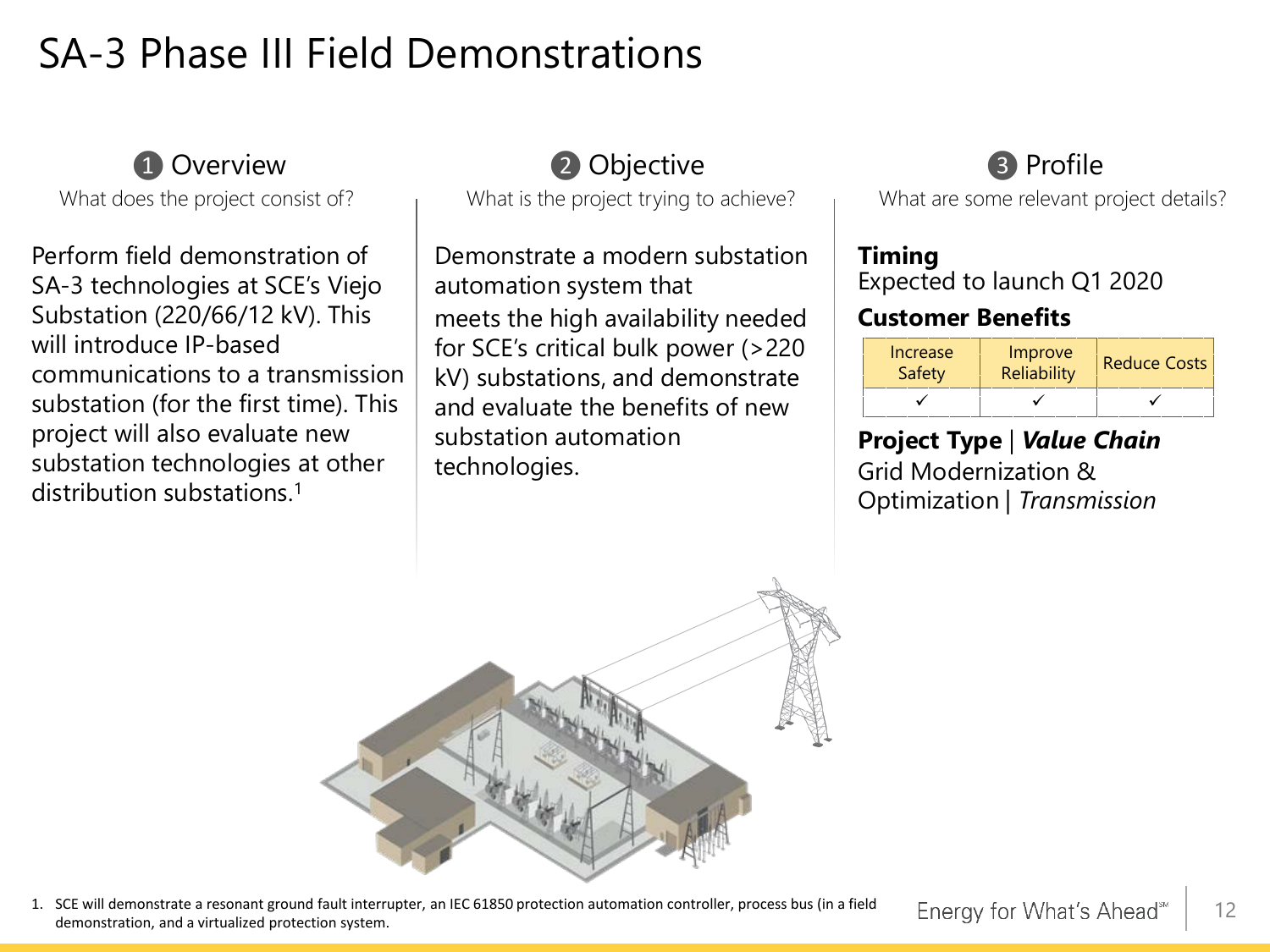# Distribution Primary & Secondary Line Impedance

### **1** Overview

What does the project consist of?

Advance SCE's data validation for its grid network connectivity model using data-driven techniques based on machine learning and artificial intelligence. This project will identify data gaps and provide recommendations to correct problems for network phasing, meter-to-transformer connectivity, and primary impedances.

### ❷ Objective

What is the project trying to achieve?

Improve the accuracy of load flow and distribution state estimation results and improve real-time distribution grid management with more accurate distribution grid impedance models

## ❸ Profile

What are some relevant project details?

#### **Timing**

Expected to launch Q1 2020

#### **Customer Benefits**

| Increase<br>Safety | Improve<br><b>Reliability</b> | <b>Reduce Costs</b> |
|--------------------|-------------------------------|---------------------|
|                    |                               |                     |

#### **Project Type** | *Value Chain* Grid Modernization & Optimization | *Distribution*

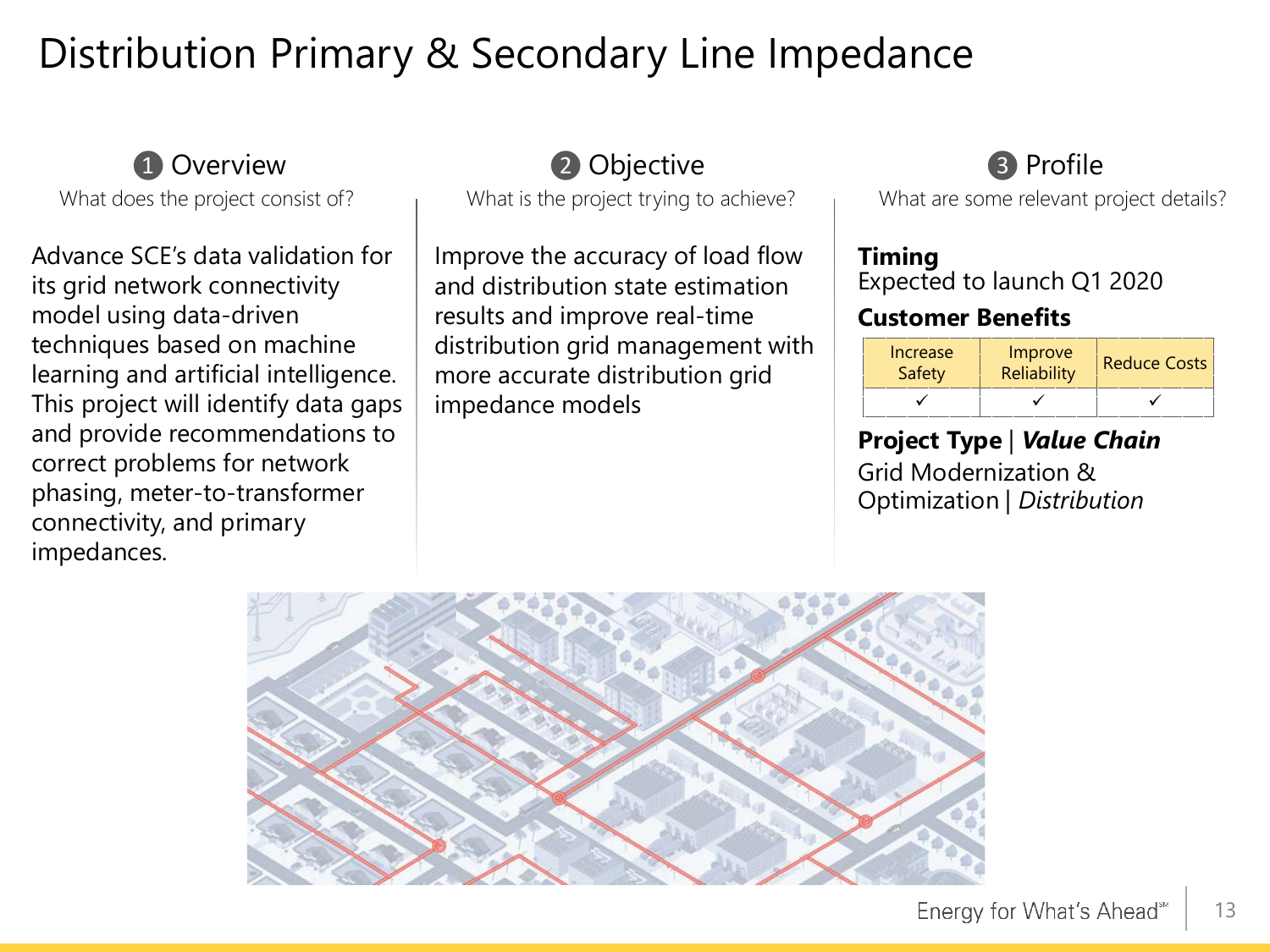# Cybersecurity for Industrial Control Systems

### **1** Overview

What does the project consist of?

Test adaptive security controls and dynamic re-zoning of operational data networks while the Industrial Control System (ICS) is either under cyberattack or subject to an increased threat level.

### ❷ Objective

What is the project trying to achieve?

Demonstrate the ability to isolate affected grid sections from ongoing cyber attacks through multiple approaches. Success would include being able to clearly define a response to a cyber attack and to automate isolation of affected grid communications.

# ❸ Profile

What are some relevant project details?

#### **Timing**

Expected to launch Q1 2020

#### **Customer Benefits**

| Increase<br>Safety | Improve<br>Reliability | Reduce Costs |
|--------------------|------------------------|--------------|
|                    |                        |              |

### **Project Type** *| Value Chain*

Cross Cutting/Foundational Strategies & Technologies | *Grid Operations*

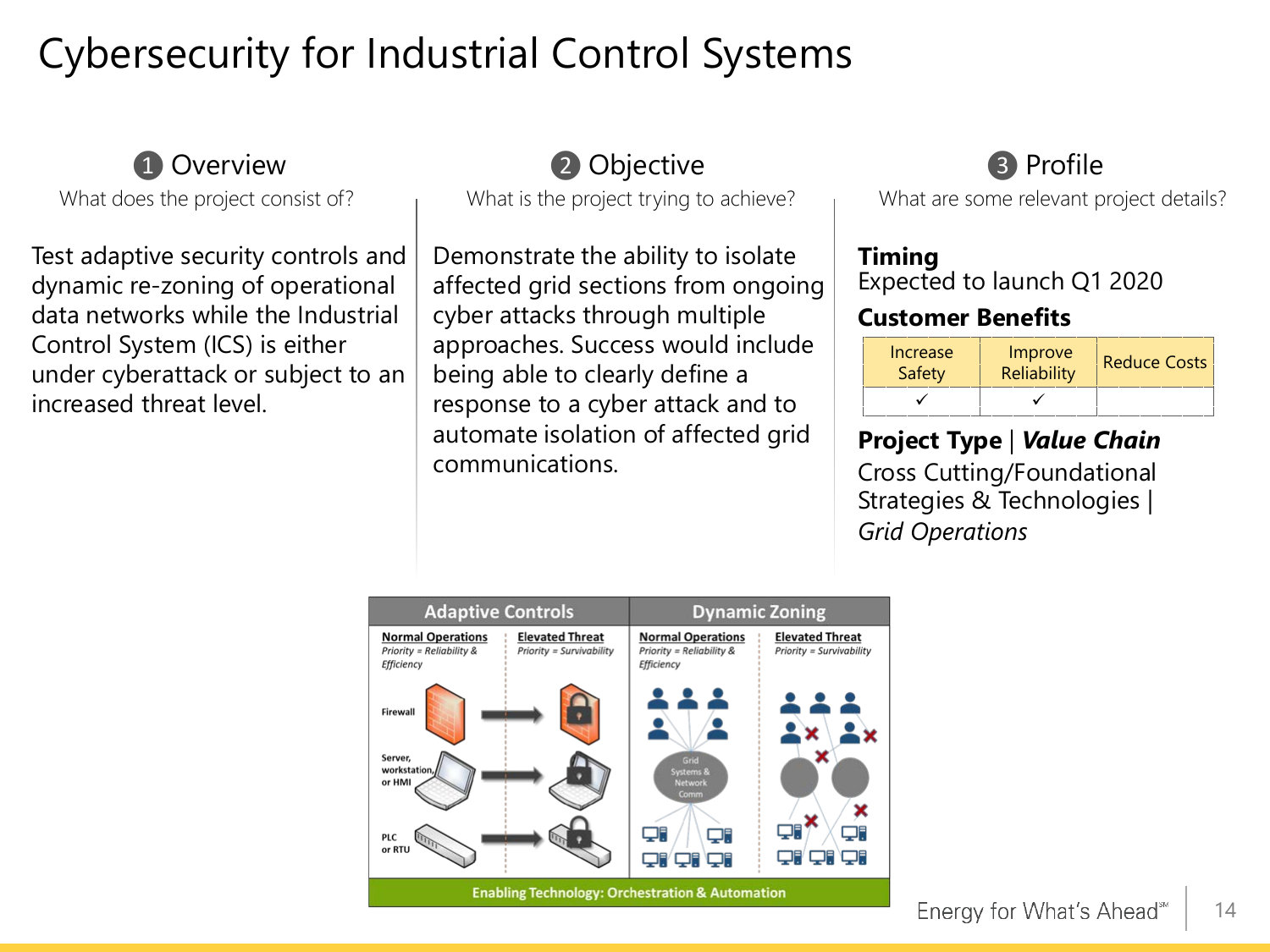# Distributed Cyber Threat Analysis Collaboration

### **1** Overview

What does the project consist of?

Collaborate with utility peers and notational analysis centers to consume internal and external sourcing cybersecurity threat feeds, process them for legitimacy, determine risk impacts, and potential responses

### ❷ Objective

What is the project trying to achieve?

Demonstrate the ability to standardize and automate cyberthreat feeds across security operations centers, utilities and government agencies to shorten the time needed to analyze and respond to cybersecurity events.

### ❸ Profile

What are some relevant project details?

#### **Timing**

Expected to launch Q1 2020

#### **Customer Benefits**

| Increase<br>Safety | Improve<br>Reliability | Reduce Costs |
|--------------------|------------------------|--------------|
|                    |                        |              |

### **Project Type** *| Value Chain*

Cross Cutting/Foundational Strategies & Technologies | *Grid Operations*

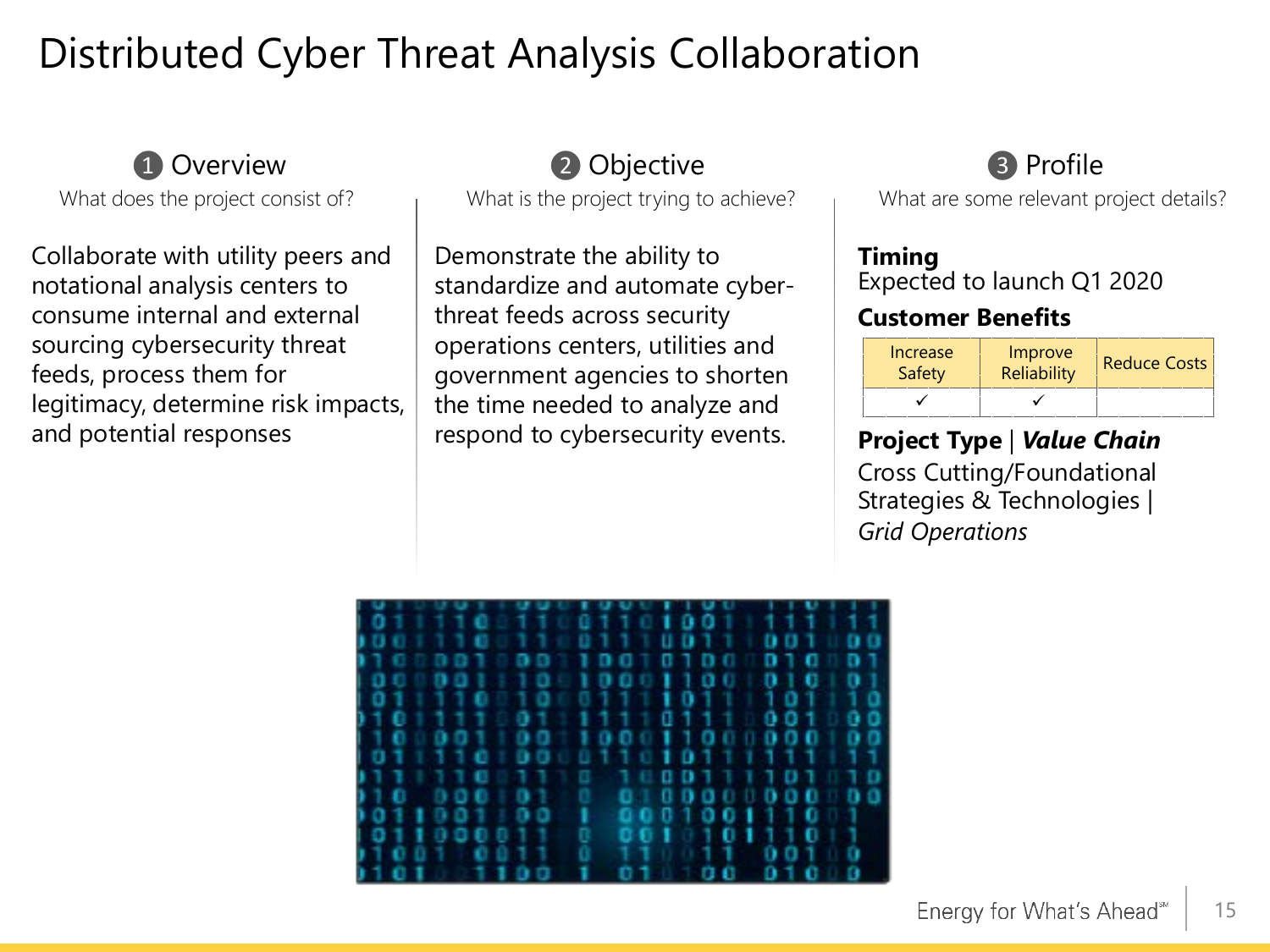# Advanced Comprehensive Hazards Tool



What does the project consist of?

Demonstrate the use of geospatial analysis and risk assessment to identify high-risk hazard areas, asset specific vulnerabilities, and the impact of mitigations to enhance overall grid resilience. The analyses will be based on asset information, fragility analysis, and natural hazard data.

# 2 Objective

What is the project trying to achieve?

Determine the potential for configuring an extendible platform to determine the overall hazard risk of an asset (or area) by combining several hazard assessment features into a single tool. This would inform long term hazard mitigations and prove integrated situational awareness capabilities.



What are some relevant project details?

#### **Timing**

Expected to launch Q1 2020

### **Customer Benefits**

| Increase<br>Safety | Improve<br>Reliability | <b>Reduce Costs</b> |
|--------------------|------------------------|---------------------|
|                    |                        |                     |

### **Project Type** | *Value Chain*

Cross Cutting/Foundational Strategies & Technologies | *Grid Operations*